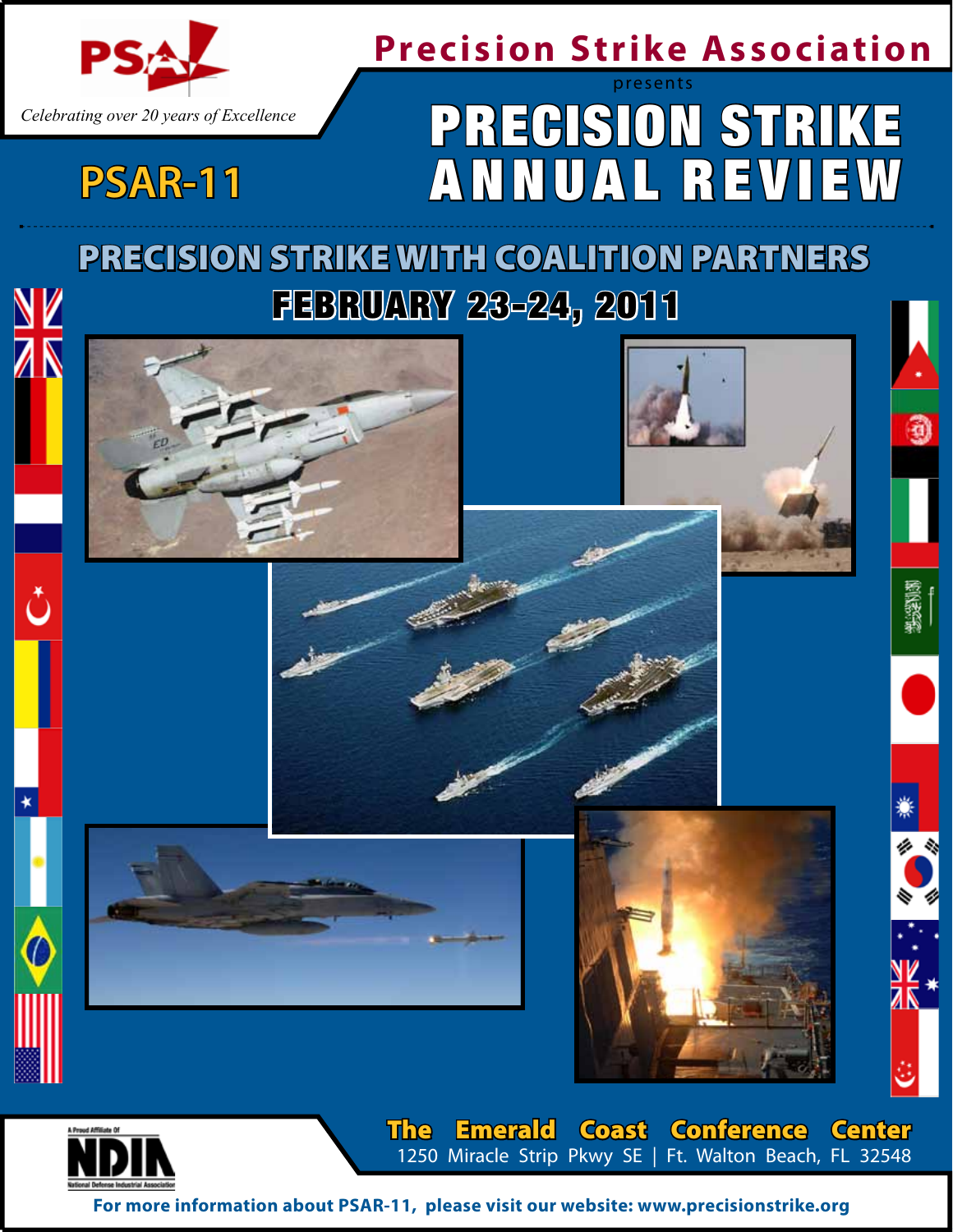## KEY LEADERS



Major General Michael A. Snodgrass, USAF Assistant Deputy Under Secretary of the Air Force (Int'l Affairs), Office of the Under Secretary of the Air Force



Major General Charles R. Davis, USAF Commander, Air Armament Center & Air Force Program Executive Officer for Weapons, Air Force Materiel Command, Eglin AFB

## Precision Strike with Coalition Partners

### Why Attend Precision Strike Annual Review 2011

As our Administration continues to review its strategy in Afghanistan, economic stressors further complicate system procurement. Senior leaders from all Services are seeking efficiencies in the current fiscal environment while faced with the prospect of additional diminishing resources.

By attending PSA's Precision Strike Annual Review (PSAR-11) focused on Precision Strike with Coalition Forces that will be co-hosted by the Air Armament Center and Air Force Research Laboratory at Eglin AFB, you will hear from more than 16 Coalition Partners who have been invited to address their top precision strike priorities and budgetary constraints. This approach will offer the precision strike community a unique opportunity to witness a vast and diverse group of coalition partners discussing their precision strike needs. Representatives from four of our Combatant Commands—PACOM, CENTCOM, SOUTHCOM and EUCOM—will chair these precision strike coalition partners sessions.

#### Further, PSAR-11 will showcase topics on:

- International Cooperation
- Shared Interests/Shared Responsibilities with Coalition Partners
- Air Armament Center Perspective
- Acquisition at the Tip of the Spear—USSOCOM Perspective
- Weapons Science and Technology Investment Areas
- Coalition Policy, Cooperation and Operations
- Weapons Systems Acquisition
- Navy International Program Office Perspective
- Secretary of the Air Force International Affairs Perspective
- U.S. Army Security Assistance Command Perspective

You won't want to miss the presentation of the 15th Annual William J. Perry Award



Dr. John Wilcox Associate Director for Weapons, Air Force Research Laboratory, Eglin AFB



David Ahern Deputy Assistant Secretary of Defense, Portfolio Systems Acquisition, OUSD(AT&L), OSD



James "Hondo" Geurts Deputy Director for Acquisition, HQ United States Special Operations Command



Rear Admiral John Roberti, USN DD Joint Strategic Planning, Strategic Plans & Policy Directorate (J-5), The Joint Staff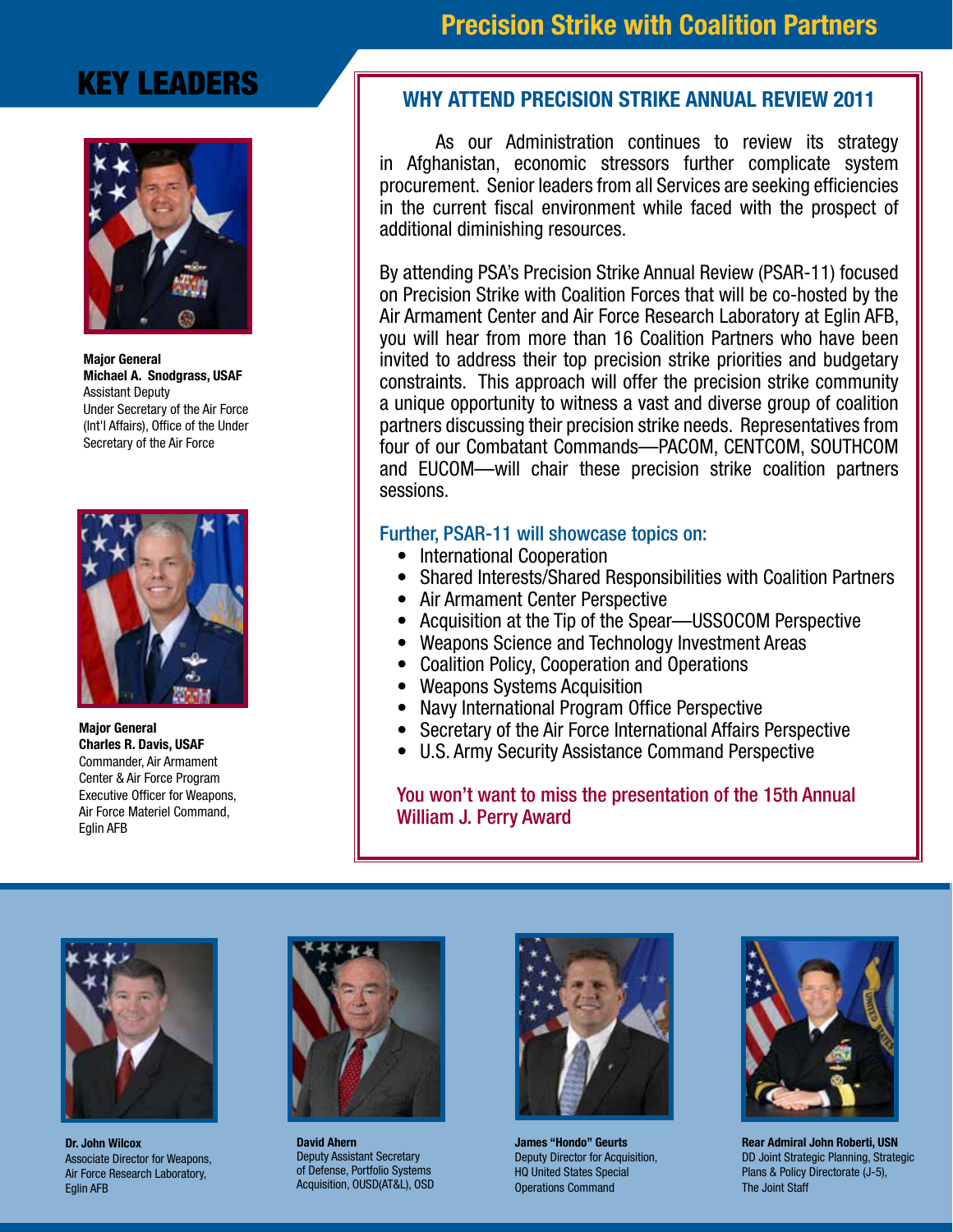### PRECISION STRIKE ANNUAL REVIEW

0700 REGISTRATION / CONTINENTAL BREAKFAST (sponsored by: MBDA)

0750 ANNUAL REVIEW WELCOME: *Andy McHugh*—Chairman of the Board, Precision Strike Association

- 0800 EVENT CHAIR WELCOME: *Erik Ballinger*—Director, Business Development, U.S. Navy & Homeland Security Systems, ATK Washington Operations
- 0805 OPENING REMARKS & SPECIAL GREETINGS FROM AAC & AFRL: *Dr. John Wilcox*—Associate Director for Weapons, Air Force Research Laboratory, Eglin AFB
- 0815 KEYNOTE ADDRESS—INTERNATIONAL COOPERATION: *Major General Michael A. Snodgrass, USAF*—Assistant Deputy Under Secretary of the Air Force (International Affairs), Office of the Under Secretary of the Air Force
- 0900 NATIONAL MILITARY STRATEGY—SHARED INTERESTS/SHARED RESPONSIBILITIES WITH COALITION PARTNERS: *Rear Admiral John Roberti, USN*—DD Joint Strategic Planning, Strategic Plans & Policy

Directorate (J-5), The Joint Staff

0940 NETWORKING REFRESHMENT BREAK (sponsored by: Pratt & Whitney)

### 1000 USPACOM PRECISION STRIKE SESSION:

Chair: *Captain Mike Doran, USN*—Office of Director for Operations (J3), USPACOM Scene Setter Overview: *Captain Mike Doran, USN* Stage Setter Overview on AFRL initiatives with Singapore/Australia/Japan:

*Dr. Mikel M. Miller*—Chief Scientist, Air Force Research Laboratory, AFMC

- Singapore: Navigation Technologies: *Dr. Mikel M. Miller*
- Australia: *Dr. Mikel M. Miller*
- Japan—Image Gyro: *Dr. Timothy J. "T.J." Klausutis'* designated rep.—AFMC AFRL/RWGI
- 1145 LUNCHEON & 15TH ANNUAL WILLIAM J. PERRY AWARD CEREMONY (sponsored by: Kaman Precision Products)
	- William J. Perry Award Ceremony & PSA Chairman's Remarks: *Andy McHugh*
	- Presentation of William J. Perry Award: *Major General Charles R. Davis, USAF*

#### 1315 AIR ARMAMENT CENTER PERSPECTIVE:

*Major General Charles R. Davis, USAF*—Commander, Air Armament Center & Air Force Program Executive Officer for Weapons, Air Force Materiel Command, Eglin AFB

- 1400 ACQUISITION AT THE TIP OF THE SPEAR—USSOCOM PERSPECTIVE: *James "Hondo" Geurts*—Deputy Director for Acquisition, HQ United States Special Operations Command
- 1445 REFRESHMENT BREAK (sponsored by: Pratt & Whitney)
- 1500 WEAPONS SCIENCE & TECHNOLOGY INVESTMENT AREAS: *Colonel Kenneth L. Echternacht, Jr., USAF*—Director, Munitions Directorate, Air Force Research Laboratory, Air Force Materiel Command, Eglin AFB

## 1545 USCENTCOM PRECISION STRIKE SESSION:

Chair: *Colonel Dave Rice, USA*—PM for Precision Rockets, Missiles & Space System Scene Setter Overview—including UAE, Jordan, Egypt & Bahrain Reflections: *Colonel Dave Rice, USA*

- Middle East Current Events & Impacts to Precision Strike Needs: *Dr. Peter Huess*y—President, GeoStrategic Analysis & Senior Defense Consultant, National Defense University Foundation
- Targeting Issues in the CENTCOM AOR: *Colonel Phil Pratzner, USAF* Commander, Air Force Targeting Center, Air Combat Command

1730 EVENING RECEPTION WITH HEAVY HORS D'OEUVRES & BRIEF ANNUAL MEETING *Andy McHugh*—Annual Meeting Chair (sponsored by: Northrop Grumman)

## A G E N D A Wednesday, 23 February



Captain Mike Doran, USN Office of Director for Operations (J3), USPACOM



Colonel Ken Echternacht, USAF Director, Munitions Directorate, Air Force Research Laboratory, Air Force Materiel Command



For more information on the Honorable William J. Perry, the award and updates about the recipient, please check our website: www.precisionstrike.org/perry\_award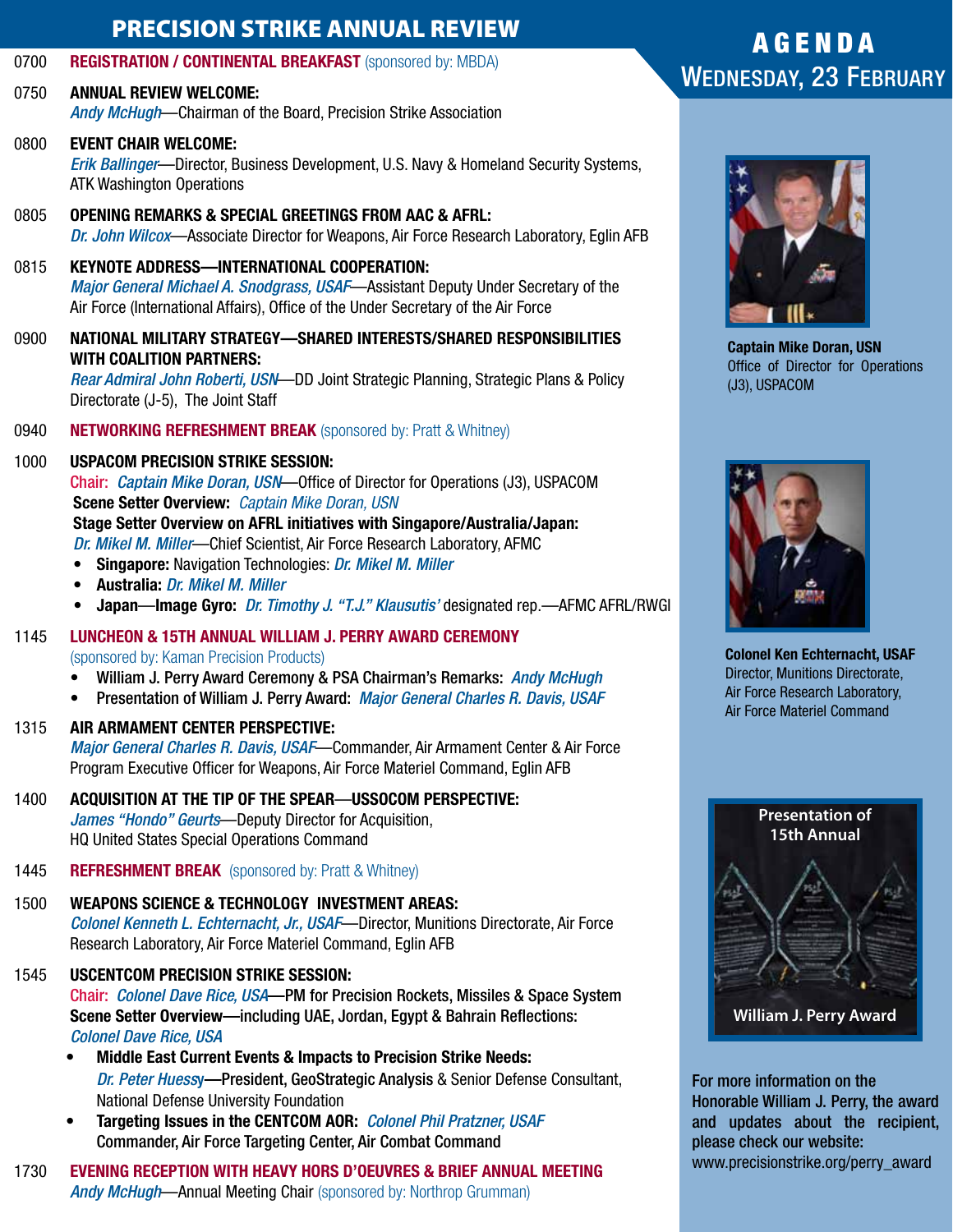## **AGENDA** Thursday, 24 February



Mike Droz Deputy Director of Operations (J3) HQ USSOUTHCOM



Colonel Dave Rice, USA PM for Precision Rockets, Missiles & Space Systems



Rino Pivirotto Executive Director, Navy Int'l Programs Office

Special thanks to Air Armament Center & Air Force Research Laboratory for co-hosting PSAR-11.

## PRECISION STRIKE ANNUAL REVIEW

#### 0730 BREAKFAST BUFFET (sponsored by: Lockheed Martin)

#### 0830 USSOUTHCOM PRECISION STRIKE SESSION:

Chair: *Michael Droz*—Deputy Director of Operations (J3), United States Southern Command Scene Setter Overview: *Michael Droz*

- Argentina: TBD
- Chile: *Major General Humberto Oviedo*—Defense Attache & Chief of the Military Mission to the USA
- Colombia: TBD
- South America Technology Cooperative Programs: *Dr. Mikel M. Milller*
- 1000 How Defense is Shaping Up in Congress *Dr. Peter Huessy*—President, GeoStrategic Analysis & Senior Defense

Consultant, National Defense University Foundation

- 1020 NETWORKING REFRESHMENT BREAK (sponsored by: ITT)
- 1040 U.S. ARMY SECURITY ASSISTANCE COMMAND PERSPECTIVE: *Colonel Dave Rice, USA*—Project Manager for Precision Rockets, Missiles & Space Systems, Huntsville AL
- 1120 NAVY INTERNATIONAL PROGRAM OFFICE PERSPECTIVE: *Rino Pivirotto*—Executive Director, Navy International Programs Office
- 1200 **LUNCHEON** (sponsored by: ATK)

#### 1245 WEAPONS SYSTEMS ACQUISITION: *David Ahern*—Deputy Assistant Secretary of Defense, Portfolio Systems Acquisition, OUSD(AT&L), OSD

#### 1330 USEUCOM & NATO PRECISION STRIKE SESSION:

Chair: *Colonel George Uribe, USAF*—Chief, Operations & Training Div., HQ USAFE/A3T Scene Setter Overview: Colonel George "Tater" Uribe, USAF

- United Kingdom: *Group Captain Rob Adlam*—Royal Air Force, Air Attache'
- Germany: Hard & Deeply Buried Targets Solutions: *Dr. Holger Sohn*—Liaison Engineer, Air Armament Technology, Federal Republic of Germany Liaison Office for Defense Materiel USA/Canada
- France: *Colonel Nicolas Hue* (Armament corps) Defense Cooperation Attaché, French Embassy

#### 1515 CLOSING REMARKS

#### PSAR PROGRAMS COMMITTEE

PSA Programs Chair: *Ginny Sniegon* | PSA Programs Vice-Chair: *Captain Mike Flanagan, USN* Annual Review Event Chair: *Erik Ballinger* | International Chairs: *Jim Pennock & Earle Rudolph* Annual Meeting Chair: *Andy McHugh* | PSA Executive Director: *Dawn Campbell, CMP* NDIA International Division: *Britt Bommelje & Alexis Larkin*

#### U.S. Military Chairs

Navy: *CAPT Larry Burt, USN* | Marine Corps: *COL Robert Claypool. USMC* Air Force: *Col Mike Fantini, USAF* | Army: *LTC Ken Britt, USA (Ret)* The Joint Staff: *Lt Col Tim Farquhar. USAF*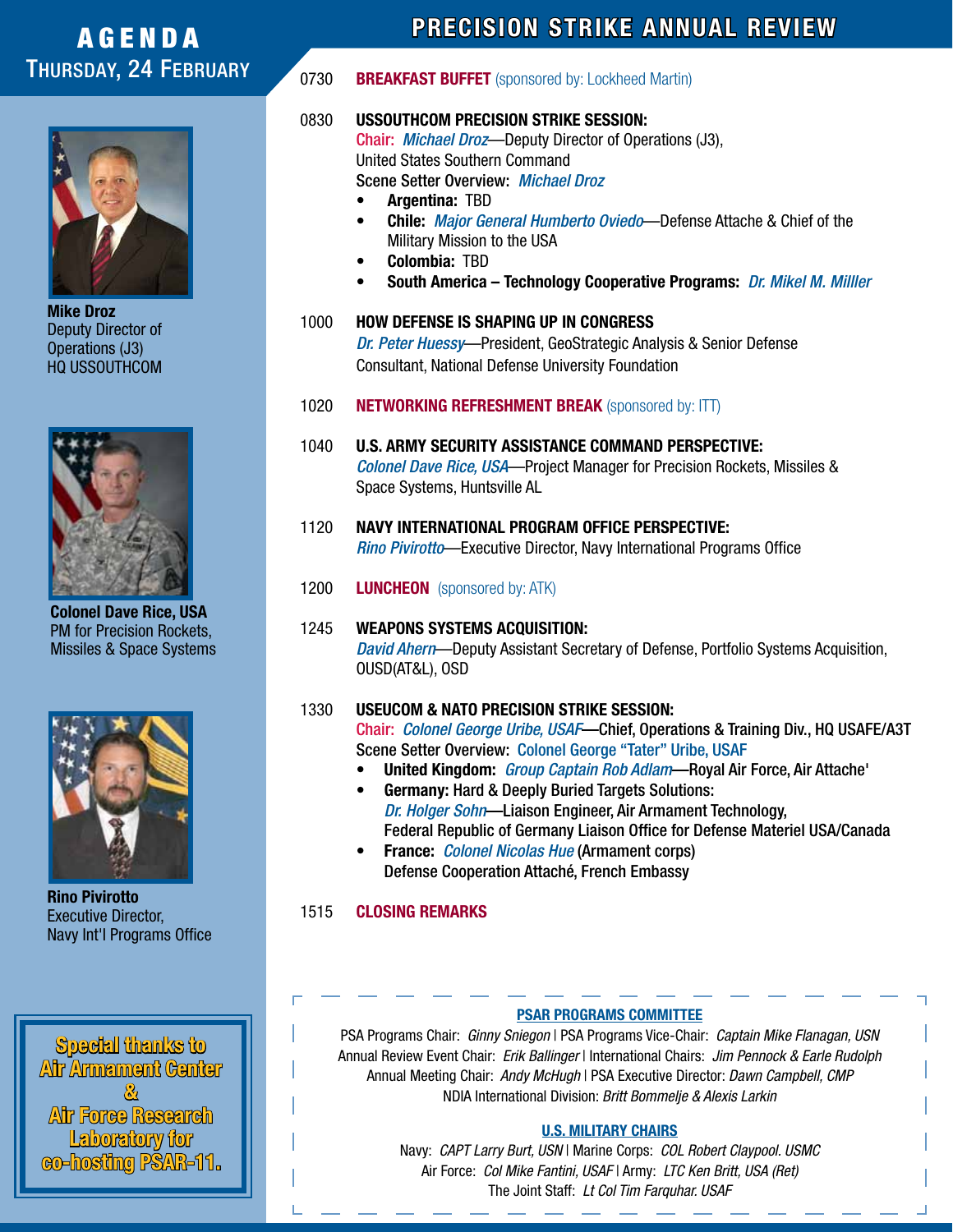REGISTRATION<br>Online: Register online for the symposium at http://www.precisionstrike.org. You will<br>Wallen on the Law of Law of Law on the Canada of Law online: Register online: Register online for the symposium be directed to the NDIA registration web page. You will receive an e-mail confirmation after you use the CONFIRM button on the web page. When registering online, please review your information then "submit" and "confirm" your entry. PLEASE make sure you check your account information for accuracy (i. e: spelling of name, address, company name, e-mail address, phone number etc.).

Fax: Complete registration form with payment information and fax to 703-527-5094

Mail: Complete registration form with payment to: PSA Event #1PPR, 2111 Wilson Blvd., Suite 400 | Arlington, VA 22201-3601

Acceptable forms of payment include: Checks (with mailed registrations); Credit cards: Visa, Master Card, American Express, and Diners Club. Discover Card NOT accepted.

Payment must be made at time of registration. A late fee of \$50 will be added to any registration received after February 16, 2011. Please register on site after the deadline date. Non-member fee includes individual membership in PSA for a one-year period.

#### Final Agenda and Attendance Roster

A final (revised) agenda and attendance roster will be distributed at the meeting. In order to appear on the roster, your completed registration and payment must be received by COB Wednesday, February 16, 2011. An updated roster will not be printed after the conference.

#### **DISABILITIES**

PSA/NDIA supports the Americans with Disabilities Act of 1990. Attendees with special needs should call (703) 247-2590, before Wednesday, February 16, 2011.

#### **ATTIRE**

Appropriate dress for this Symposium is business attire for civilians. Military attendees may wear the Uniform of the Day for their respective organizations.

#### **PROCEEDINGS**

The proceedings for 1PPR will be available for all attendees online 2-3 weeks after the event. The URL for the proceedings will be included in the conference materials to be distributed at the symposium for those who attend. Please note not all presentations are included in the proceedings as the decision to include their presentation is left up to the presenter.

#### Cancellations and Refunds

All cancellations and refund requests must be received in writing to Precision Strike Association, 2111 Wilson Blvd., Suite # 400, Arlington, VA 22201-3061, fax to: 703- 527-5094, or by e-mail: info@precisionstrike.org no later than Wednesday, February 16, 2011. After this date NO refunds will be given for any cancellations. Substitutions are welcome prior to the day of the event. This refund policy applies to all attendees regardless of their method of registration or reason for cancellation.

## **GENERAL**

**MEETING LOCATION** 



Emerald Coast Conference Center 1250 Miracle Strip Pkwy SE | Ft. Walton Beach, FL 32548 Phone: 850-609-3800 Directions can be found on our website

**ACCOMMODATIONS** 



PSA has reserved a block of rooms at the Four Points Sheraton in Ft. Walton Beach . When making reservations please reference "Precision Strike Association" to obtain the special rate. All rooms on a first come first serve basis-reserve your room early!

#### Four Points Sheraton-Destin

1325 Miracle Strip Parkway Ft. Walton Beach, FL 32548 Reservations Toll-Free: (800) 325-3535

Discounted rate: Courtyard: \$78 until February 14, 2011.

Additional hotels in meeting vicinity: (No PSA discounts)

Ramada Plaza Beach Resort (800) 874-8962 1500 Miracle Strip Pkwy SE Fort Walton Beach, FL 32548

Hampton Inn - Mary Esther (800) 426-7866 480 E Miracle Strip Parkway Mary Esther, FL 32569

Emerald Coast Inn and Suites (800) 408-2200 1214 Miracle Strip Pkwy Fort Walton Beach, FL 32548

#### QUESTIONS?

Call or email Dawn Campbell (703) 247-2590 or dcampbell@precisionstrike.org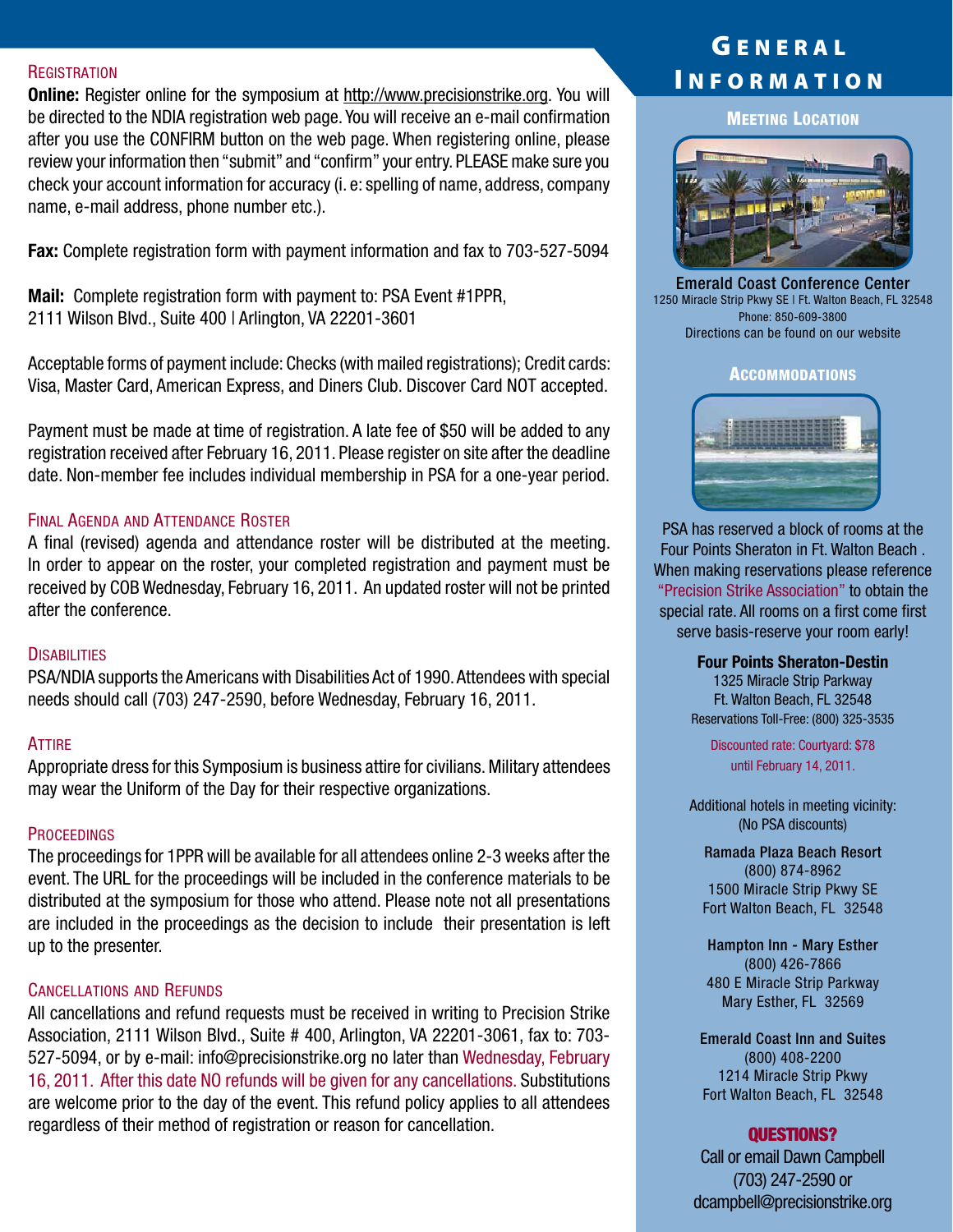# SPONSORSHIP/EXHIBITION

### OPPORTUNITIES Precision Strike Annual Review February 23-24, 2011

East Coast Conference Center | Ft. Walton Beach, FL

All sponsorships will receive recognition in pre-conference advertising, all onsite materials (attendee's list, final program, cover of biography package). Sponsorship also includes your organization's name on the PSA website, onsite slide presentation shown at each break, a prominent sign at a highly visible location in the conference venue and a-100 word company profile in the final program. All sponsorships are reserved on a first come - first serve basis.

| DAY <sub>1</sub>             |                                 | DAY 2                            |                         |
|------------------------------|---------------------------------|----------------------------------|-------------------------|
| <b>Continental Breakfast</b> | <b>MBDA</b>                     | <b>Breakfast Buffet</b>          | <b>Lockheed Martin</b>  |
| Luncheon                     | <b>Kaman Precision Products</b> | Luncheon                         | ATK                     |
| AM & PM Break                | <b>Pratt &amp; Whitney</b>      | <b>AM/PM Break</b>               |                         |
| Reception                    | <b>Northrop Grumman</b>         | <b>Attendee Giveaway Sponsor</b> | <b>Marotta Controls</b> |
|                              |                                 |                                  |                         |

WHY EXHIBIT AT PSTS? PSA events are ideal venues for your organization to gather sales leads, close deals and form relationships with your prospects, clients and business partners. Showcase your latest products, ideas and technology in the defense industry. Have direct contact to all levels of government and industry decision makers.

EXHIBITION SPACE: Display space available on a first-come, first-serve basis. Please refer to the exhibit hall diagram for exact display locations. Each 8'x10' display wll consist of a 6' table with two chairs. (Please note: ceiling height in the display area is 11.5' from the floor). Exhibitors will also receive recognition in the onsite conference brochure, attendee's list and slide presentation shown at each break.

EXHIBITION FEES: PSA Members: \$500 (Includes one registration pass) / Non-Members: \$750 (Includes one registration pass) Government/Military/Small Business: Complimentary with paid registration

|                      | <b>GENERAL SESSION - BALLROOMS</b>                                                                                                                                                                                                                                                                                                       |                                               |  |
|----------------------|------------------------------------------------------------------------------------------------------------------------------------------------------------------------------------------------------------------------------------------------------------------------------------------------------------------------------------------|-----------------------------------------------|--|
| Registration<br>Desk | <b>Lockheed</b><br><b>Marotta</b><br>4<br>IТT<br><b>Controls</b><br><b>Martin</b>                                                                                                                                                                                                                                                        |                                               |  |
| <b>ENTRANCE</b>      | <b>Hamilton</b><br><b>STRAFE</b><br><b>Rix</b><br><b>ATK</b><br><b>Sunstrand</b><br><b>Services</b><br><b>Industries</b><br><b>OUTSIDE WINDOW</b>                                                                                                                                                                                        | 10                                            |  |
|                      |                                                                                                                                                                                                                                                                                                                                          |                                               |  |
|                      | Please use the form below to reserve space and mail or fax payment to: PSA, 2111 Wilson Blvd. Suite 400,<br>Arlington, VA 22201-3061/ fax with credit card information to 703-527-5094. Questions? Please contact<br>Dawn Campbell at the information below.                                                                             |                                               |  |
|                      |                                                                                                                                                                                                                                                                                                                                          | <b>PRECISION STRIKE</b><br><b>ASSOCIATION</b> |  |
|                      | *Subject to change-if opportunity not available                                                                                                                                                                                                                                                                                          |                                               |  |
|                      |                                                                                                                                                                                                                                                                                                                                          |                                               |  |
|                      |                                                                                                                                                                                                                                                                                                                                          |                                               |  |
|                      |                                                                                                                                                                                                                                                                                                                                          |                                               |  |
|                      | <b>Fax:</b> The <b>Fax:</b> The <b>Fax:</b> The <b>Fax:</b> The <b>Fax:</b> The <b>Fax:</b> The <b>Fax:</b> The <b>Fax:</b> The <b>Fax:</b> The <b>Fax:</b> The <b>Fax:</b> The <b>Fax:</b> The <b>Fax:</b> The <b>Fax:</b> The <b>Fax:</b> The <b>Fax:</b> The <b>Fax:</b> The <b>Fax:</b> The <b>Fax:</b> The <b>Fax:</b> The <b>F</b> |                                               |  |
|                      |                                                                                                                                                                                                                                                                                                                                          |                                               |  |
|                      | Payment: o Check (payable to PSA) TYPE of CARD: o AMEX o Visa o M/C o Diners Club                                                                                                                                                                                                                                                        |                                               |  |
|                      | Card # __________________                                                                                                                                                                                                                                                                                                                |                                               |  |
|                      | Total Amount Due: \$                                                                                                                                                                                                                                                                                                                     |                                               |  |
|                      |                                                                                                                                                                                                                                                                                                                                          |                                               |  |

#### **Precision Strike Association**

2111 Wilson Blvd. - Suite 400, Arlington, VA 22201-3061 \* 703-247-2590 \* Fax: 703-527-5094 \* Email: info@precisionstrike.org

**EXHIBI**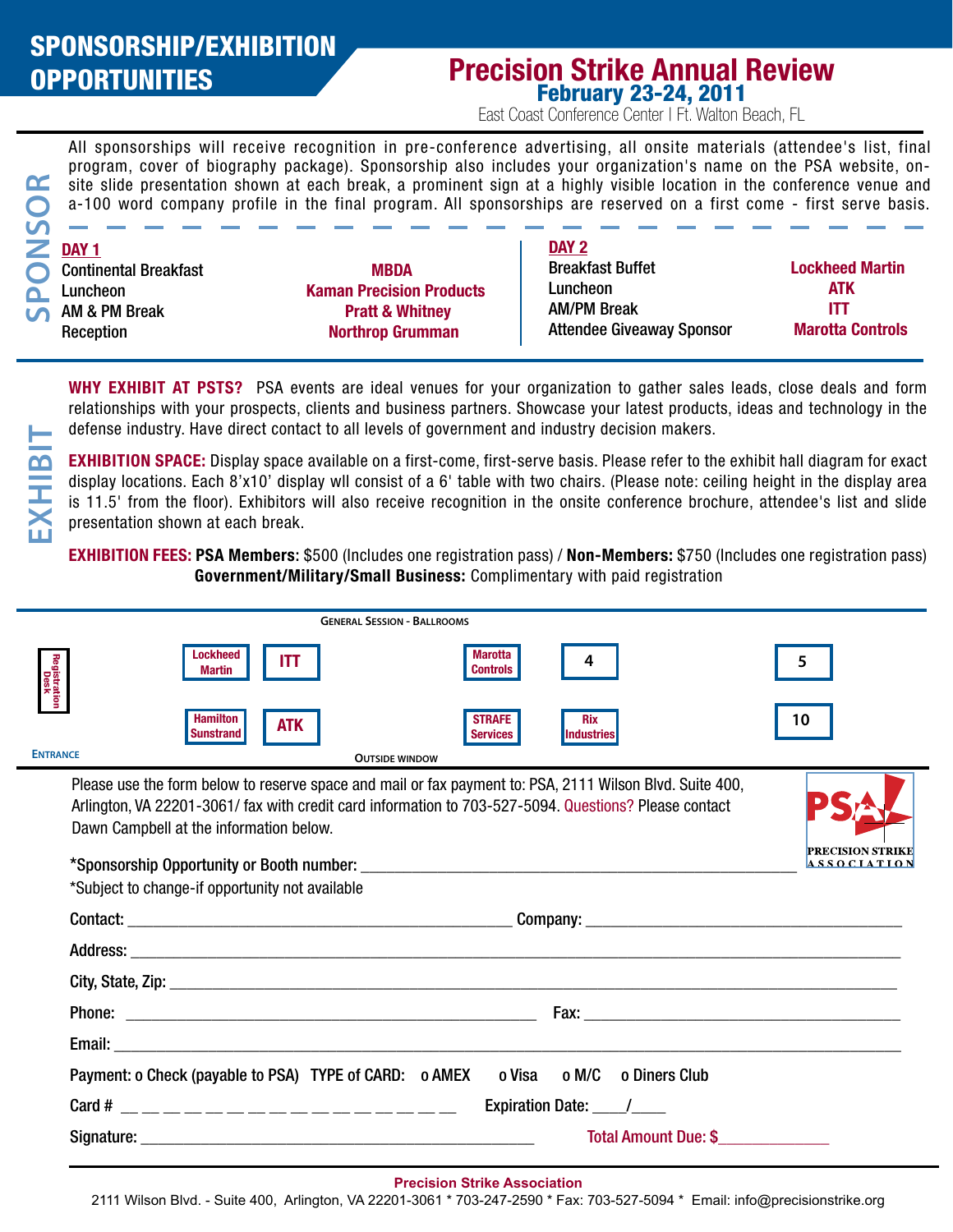| <b>PRECISION STRIKE ANNUAL REVIEW</b><br><b>REGISTRATION FORM</b><br><b>East Coast Conference Center</b><br><b>Ft. Walton Beach, FL</b><br>February 23-24, 2011- Event #1PPR                                                                                                                   | <b>Precision Strike Association</b> | 2111 Wilson Boulevard, Suite 400<br>Arlington, VA 22201-3061<br>(703) 247-2590 · (703) 527-5094 fax<br>www.precisionstrike.org                                    | <b>PRECISION STRIKE</b><br><b>ASSOCIATION</b>                                            |  |
|------------------------------------------------------------------------------------------------------------------------------------------------------------------------------------------------------------------------------------------------------------------------------------------------|-------------------------------------|-------------------------------------------------------------------------------------------------------------------------------------------------------------------|------------------------------------------------------------------------------------------|--|
| Ways to sign up: 1. Online with a credit card at www.precisionstrike.org<br>2. By fax with a credit card - Fax: 703-527-5094<br>3. By mail with a check or credit card                                                                                                                         | Address change needed               |                                                                                                                                                                   | By completing the following, you help us<br>understand who is attending our meetings.    |  |
| (if known-hint: on mailing label above your name)<br>(last 4 digits - optional)                                                                                                                                                                                                                |                                     | <b>Primary Occupational</b><br>Classification. Circle ONE.                                                                                                        |                                                                                          |  |
| (e.g. RADM, COL, Mr., Ms., Dr., etc.)<br>(e.g. USMC, USA (Ret.) etc.)<br>(for Meeting Badges)                                                                                                                                                                                                  |                                     | A.<br>Defense Business/Industry<br><b>B.</b><br>R&D/Laboratories<br>C.<br>Army<br>D.<br>Navy<br>Ε.<br>Air Force<br>F.<br><b>Marine Corps</b><br>G.<br>Coast Guard |                                                                                          |  |
| Organization <b>Example 2018</b> Contract to the contract of the contract of the contract of the contract of the contract of the contract of the contract of the contract of the contract of the contract of the contract of the co                                                            |                                     | <b>DOD/MOD Civilian</b><br>Η.<br>T.<br>J.<br>Κ.<br>Educator/Academia                                                                                              | Gov't Civilian (Non-DOD/MOD)<br>Trade/Professional Assn.                                 |  |
| Address (Suite, PO Box, Mail Stop, Building, etc.) And the control of the control of the control of the control of the control of the control of the control of the control of the control of the control of the control of th                                                                 |                                     | <b>Professional Services</b><br>L.<br>М.<br>Non-Defense Business<br>N.                                                                                            |                                                                                          |  |
| E-Mail <b>E-Mail and Community and Community and Community and Community and Community and Community and Community</b>                                                                                                                                                                         |                                     | <b>Current Job/Title/Position.</b><br>Circle ONE.<br>Senior Executive<br>А.<br>Executive<br>В.                                                                    |                                                                                          |  |
| Preferred way to receive information<br>$\Box$ Address above<br>$\Box$<br>Conference information<br>Alternate (print address below)                                                                                                                                                            | $\Box$<br>E-mail                    | C.<br>Manager<br>D.<br>Engineer/Scientist<br>Е.<br>F.<br>Ambassador/Attaché                                                                                       | Professor/Instructor/Librarian                                                           |  |
| $\Box$ Address above<br>$\Box$<br>Alternate (print address below)<br>Subscriptions                                                                                                                                                                                                             |                                     | G.<br>H.<br>General/Admiral<br>$\mathbf{L}$<br>Colonel/Navy Captain                                                                                               | Legislator/Legislative Aide                                                              |  |
| Alternate Address (Suite, PO Box, Mail Stop, Building, etc.)<br>City Country Country Country Country Country Country Country Country Country Country Country Country Country Country Country Country Country Country Country Country Country Country Country Country Country Country Country C |                                     | J.<br>Κ.<br><b>Enlisted Military</b><br>L.                                                                                                                        | Lieutenant Colonel/Commander/<br>Major/Lieutenant Commander<br>Captain/Lieutenant/Ensign |  |
| * By your signature above you consent to receive communications sent by or on behalf of NDIA, its Chapters,                                                                                                                                                                                    |                                     | O <sub>1</sub>                                                                                                                                                    |                                                                                          |  |

*\* By your signature above you consent to receive communications sent by or on behalf of NDIA, its Chapters, Divisions and affiliates (NTSA, AFEI, PSA, WID) via regular mail, e-mail, telephone, or fax. NDIA, its Chapters, Divisions and affiliates do not sell data to vendors or other companies.*

#### Registration Fees

|                                                                 | DAY <sub>1</sub> | DAY <sub>2</sub> | <b>BOTH DAYS</b> |
|-----------------------------------------------------------------|------------------|------------------|------------------|
| PSA/NDIA Member*                                                | \$200            | \$200            | \$400            |
| Non-Member**                                                    | \$220            | \$220            | \$440            |
| Government/Academia                                             | \$100            | \$100            | \$200            |
| <b>Small Business</b>                                           | \$100            | \$100            | \$200            |
| (Speakers - please EAX registration-cannot be processed opline) |                  |                  |                  |

(Speakers - please FAX registration-cannot be processed online)

\* Including NDIA and all affiliates | \*\* Includes a free one-year PSA membership and National Defense magazine for Military and Government employees (first time members only).

#### **Registration DEADLINE: February 16, 2011** *REGISTRATION FEES WILL INCREASE \$50 AFTER THIS DATE* NO refunds for cancellations received after this date.

Substitutions Welcome! Please email request before the day of the event.

#### ......................... team Discount! register 2 & get 3rd Person 50% off! all registrations must be completed at the same time.  $\bullet$ offer Valid until Feb 16, 2011

### **HOW DID YOU HEAR ABOUT THIS EVENT?**

| $\Box$ Brochure Mailing $\Box$ PSA Website $\Box$ NDIA Website $\Box$ Other: |                 |                  |                 |
|------------------------------------------------------------------------------|-----------------|------------------|-----------------|
| $\Box$ Email                                                                 | <b>□Twitter</b> | $\Box$ Linked-In | □ Word of Mouth |

| <b>Payment Options</b><br>□ Check (payable to PSA) □ VISA □ MasterCard □ Amex<br>$\Box$ Diners Club $\Box$ Government PO/Training Form #<br>If paying by credit card, you may return by fax to (703) 527-5094. |           |  |  |
|----------------------------------------------------------------------------------------------------------------------------------------------------------------------------------------------------------------|-----------|--|--|
| Credit Card Number                                                                                                                                                                                             | Exp. Date |  |  |
|                                                                                                                                                                                                                |           |  |  |
|                                                                                                                                                                                                                |           |  |  |
|                                                                                                                                                                                                                |           |  |  |
| $\sqrt{2}$<br>Name on Card:                                                                                                                                                                                    |           |  |  |
|                                                                                                                                                                                                                |           |  |  |
| Signature                                                                                                                                                                                                      | Date      |  |  |

Year of birth *(Optional)*

#### **Questions?** Contact: Dawn Campbell **Office: (703) 247-2590 (fax) 703-527-5094**

Mail to: Precision Strike Association (PSA) Event #1PPR 2111 Wilson Boulevard, Suite 400 Arlington, VA 22201

For more information, please see our website: www.precisionstrike.org or email:info@precisionstrike.org

*Affiliate: National Defense Industrial Association*